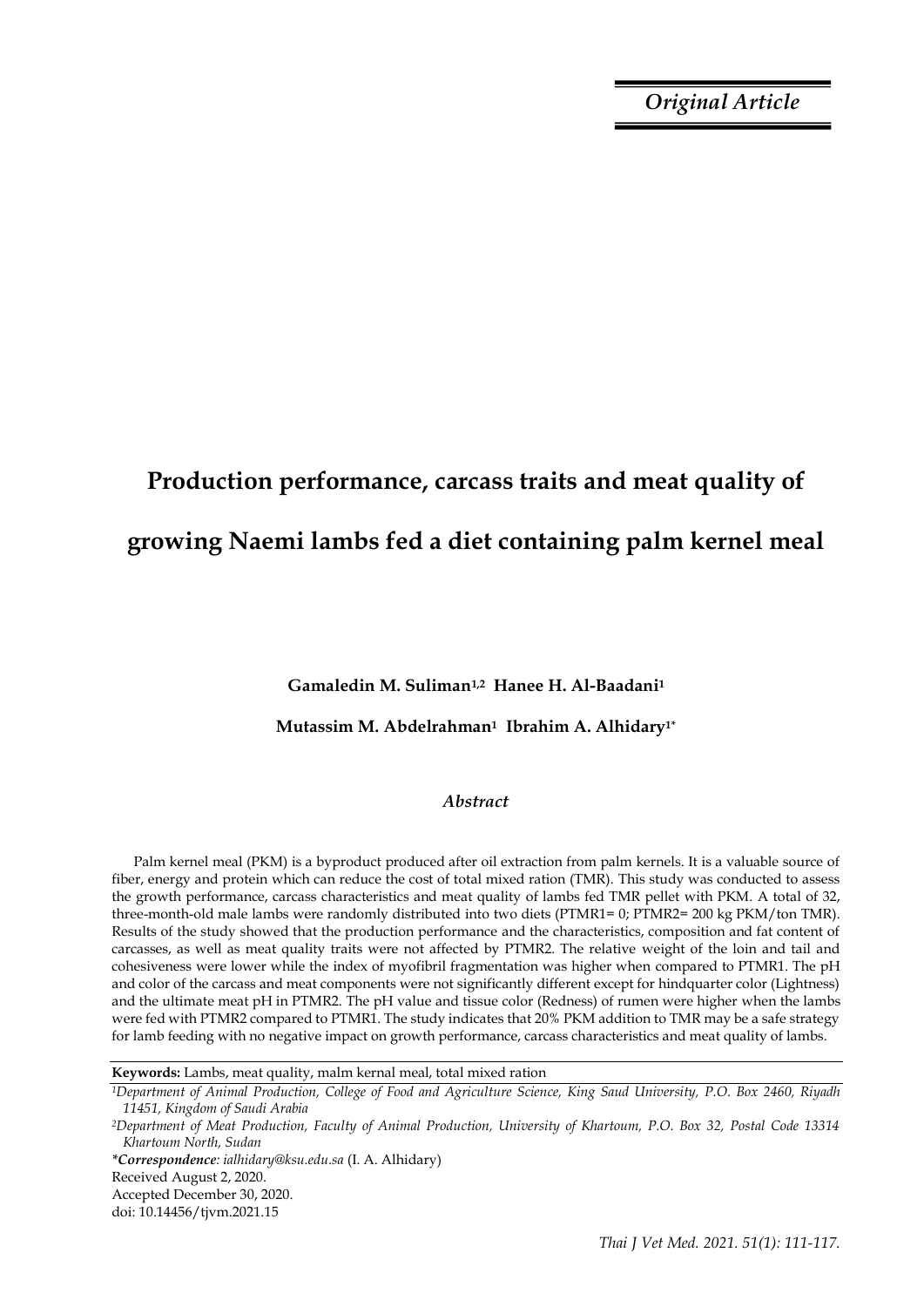#### *Introduction*

As a result of the increasing demand for sheep meat consumption in the Middle East, there are consistent efforts to improve the growth and production of local breeds (Alhidary *et al*., 2016ab). Total mixed rations (TMR) mainly consists of concentrates, forages, roughage and mineral-vitamins complex that meet animals requirements for optimum performance (Alhidary et al. 2016c; Abdelrahman et al., 2017a; Zhong *et al*., 2018). Therefore, there is a growing interest in the use of TMR in modern sheep production systems as a result of reduced feed costs and the consequent rise in the cost of traditional grasses, wheat straw, barley and alfalfa (Islam *et al*., 2017; Trabi *et al*., 2019). Naemi lamb is a local hairy breed of Saudi Arabia and is well adapted to the local environmental conditions. Being a dual purpose breed, it is used both for milk and meat production. The meat is known for its health benefits and taste. The weight of an adult Naemi lamb is about 43-48kg for a female and 51-55 kg for amale (Alhidary et al., 2016a).

Several food by-products such as palm kernel meal (PKM) have been reported to enhance animal production in comparison with TMR (Menezes *et al*., 2016; Ribeiro *et al*., 2018), however, the results reported are inconsistent. Based on the chemical composition of PKM (15% crude protein, 61% neutral detergent fiber and 11% ether extract), it can be used to feed ruminants to improve rumen health and performance (Neto *et al*., 2015). The inclusion of PKM in the lamb's diet consisting of TMR has no effect on dry matter intake (Oliveira *et al*., 2017). The PKM inclusion in a TMR diet has no effect on growth performance, nutrient digestibility and meat quality traits in growing Niliravi buffalo calves (Tipu *et al*., 2014) and crossbred Holstein x Zebu cattle (Ferreira *et al*., 2012). The objective of the present study was to evaluate the effect of 20% PKM in pelleted TMR on growth performance, carcass characteristics and meat quality of growing Naemi lambs.

### *Materials and Methods*

This experiment was conducted at the research station of the College of Food and Agricultural Sciences, which was approved by the Committee on Research Ethics at King Saud University (Approval No. KSUSE2027).

*Animals and feeding:* In this study, 32 non-castrated Naemi male lambs about three-months-old (14.12±0.45 kg) were obtained from a local farm, weighed individually and randomly divided into two dietary treatments :pelleted total mixed ration (PTMR1) consisting of TMR with no inclusion of PKM and PTMR2 (TMR + 20% PKM). The TMR ingredients and their nutrient composition used in the experiment appear in Table 1 to meet the requirement of growing male lambs. Before conducting the experiment, all lambs for each treatment were acclimated to the feed used (PTMR; pelleted total mixed ration). Feed and water were freely available during the trial period from 1 to 70 days. All lambs were placed in open trial units (pens). Vaccination against enterotoxaemia, septicemia and Peste des petits ruminants was performed for all lambs subcutaneously according to the recommendations of the Directorate of Animal Resources of the Ministry of Environment, Water and Agriculture (MEWA), Saudi Arabia.

**Table 1** TMR Ingredients and their nutrient composition used in the experiment.

|                                 | Diets <sup>1</sup> |       |  |  |
|---------------------------------|--------------------|-------|--|--|
| Ingredients, kg/ton             | PTMR1              | PTMR2 |  |  |
| Barley grain                    | 270                | 170   |  |  |
| Wheat                           | 299.5              | 299.2 |  |  |
| Wheat Bran                      | 50                 | 50    |  |  |
| Sunflower Meal                  | 173.5              | 100.5 |  |  |
| Soya Hulls                      | 135.5              | 110.3 |  |  |
| Palm Kernel Meal <sup>2</sup>   | $\boldsymbol{0}$   | 200   |  |  |
| Salt                            | 5.4                | 4.7   |  |  |
| Limestone                       | 25.1               | 25.8  |  |  |
| Molasses                        | 30                 | 30    |  |  |
| Acid buffer                     | 9.5                | 8.0   |  |  |
| Vit. & Min. premix <sup>3</sup> | 1.5                | 1.5   |  |  |
| Total                           | 1000               | 1000  |  |  |
| Calculated analysis             |                    |       |  |  |
| ME, Kcal/kg                     | 2,800              | 2,790 |  |  |
| Crude protein, %                | 13.24              | 13.79 |  |  |
| Crude fiber, %                  | 10.72              | 11.98 |  |  |
| EE, %                           | 3.40               | 2.61  |  |  |
| Ash, %                          | 10.30              | 9.09  |  |  |
| Chemical analysis               |                    |       |  |  |
| NDF %                           | 29.09              | 27.88 |  |  |
| ADL %                           | 1.44               | 2.05  |  |  |
| ADF %                           | 11.57              | 12.07 |  |  |
| Hemicelluloses %                | 17.53              | 15.81 |  |  |
| Cellulose %                     | 10.12              | 10.01 |  |  |
| Lignin %                        | 0.63               | 1.94  |  |  |

 $1$ PTMR1: (0% PKM); PTMR2 = 20% PKM. 2Palm kernel meal containing DM= 92 %, crude protein= 11 %, crude fiber=16.58%, ME= 2.66 Mcal / kg. 4Premix contained vit. A, D, and E (1000, 1000 and 20 IU / kg; respectively) and Minerals such as Mg, Cu, Co, I, Mn, Se and Zn (300, 24, 0.6,1.2, 60,0.3, 60 mg / kg; respectively).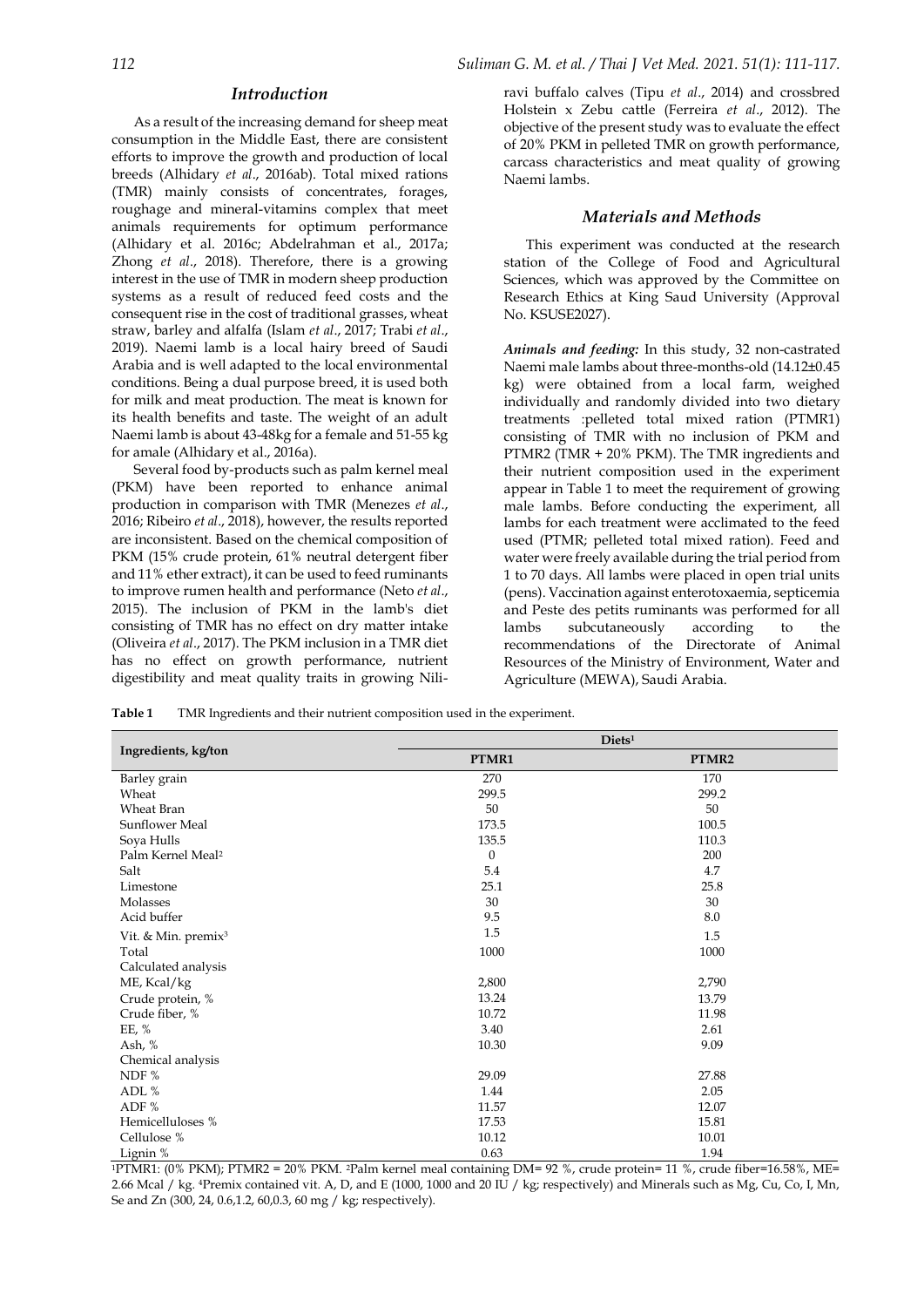*Growth performance:* All lambs were weighed individually to determine initial body weight (1 day) and final body weight (70 days of the experiment), as well as feed intake (feed submitted, kg - feed the remaining, kg), were taken to calculate weight gain of total, daily [(final body weight, kg - Initial body weight, kg) or / day] and average feed conversion ratio (feed intake, kg /weight gain, kg) according to Pereira *et al*., (2020).

*Carcass characteristics:* At 70 days of age, all lambs (n=16) in both groups were slaughtered. Slaughter weight and empty body weight were taken. Hot and cold carcasses after removing all internal organs were weighed to calculate the dressing percentage (dressing A= dressing% of slaughter weight; dressing B= dressing% of empty body weight) (Santos *et al*., 2017). The chill shrinks, head, heart, lungs, liver, spleen, kidneys, genitals, tail, gut fill, stomach empty, intestine empty were separated and weighed to calculate as a percentage of slaughter weight according to Sen *et al*., (2011). Carcasses were stored and cooled for 24 hours (3–4°C) and then divided into two identical halves, one of the two halves was divided into six cuts (shoulder, rack, loin, leg and fore shank with breast) to be recorded as a percentage of half carcass weight. The thickness of the carcass fat on the back and body wall was measured with measuring tape. The relative weight of pericardial fat, kidney knob and channel fat, mesentery fat and omental fat was calculated on the basis of slaughter weight (Andrés *et al*., 2019; Pereira *et al*., 2020) .

*Meat quality characteristics:* The color of the carcass and meat components (rack, forequarters and hindquarters) were measured twice in initial (at the slaughter directly) and ultimate (after cooling for 24 hours) according to Blanco *et al*., (2014) using a Chroma meter (CR‐400, Minolta, Tokyo, Japan) set on the L\* (lightness), a\* (redness), b\* (yellowness) system. Meanwhile, the pH value was assessed using a meat pH meter (Padova, Italy) at 1 and 24 h after slaughter according to Sen *et al*., (2011). Rack muscle per carcass was cut into five slices, then kept frozen at -20 °C until conducting the analysis. Measurements of meat quality such as cooking loss, water holding capacity via cooking losses, texture profile analysis of cooking samples, shear force and myofibril fragmentation index were determined according to Andrés *et al*., (2014, 2019).

*Rumen characteristics:* At 45 days of the experimental period, pH values of the rumen fluid were determined from four lambs per treatment two times (pre-feeding 0 h;post-feeding 3h) using an esophageal tube and pump from the rumen. The pH value was assessed using a pH meter (Padova, Italy) whereas the rumen color was measured using a Chroma meter (Tokyo, Japan) according to Abdelrahman *et al*., (2019).

*Statistical analysis:* The animals were distributed to the treatments with their replicates in the experimental units using a completely randomized design. During the trial period, data was collected for all variables per treatment. The data was tested by normality

distribution and then analyzed using the GLM procedure of SAS 9.2 (SAS, 2008) with the following model: V (observation value) =  $\mu$  (the overall mean) + Di (the fixed effect of diet) + eij (the random error). For the significance between the means of value, Duncan's multiple range tests ( $P \le 0.05$ ) with a standard error of the mean (SEM) was used.

#### *Results*

The effect of PTMR with or without PKM on growth performance of Naemi lambs appears in Table 2. The results obtained through the current study show that the indicators of productive performance represented by body weight, weight gain, feed consumption and feed conversion ratio during the experimental period did not have any significant differences ( $P > 0.05$ ) among the lambs.

The effect of PTMR with or without PKM on the carcass characteristics of Naemi lambs appears in Table 3. All variables of carcass characteristics such as weight of slaughter and carcass, dressing percentage, the parts of the internal organs of the carcass were not influenced (*P*> 0.05) among PTMR1 and PTMR2 except, the percentage of the tail was lower ( $P= 0.013$ ) in PTMR with PKM (PTMR2) compared to PTMR1 (10.84% and 14.09% respectively).

The effect of PTMR with or without PKM on the carcass composition of Naemi lambs appears in Table 4. The relative weight of half carcass weight, shoulder, rack, leg, and fore shank with breast were not influenced (*P*> 0.05) among PTMR1 and PTMR2, although, the relative weight of the loin cut was lower (P= 0.042) in PTMR2 (12.78%) compared to PTMR1 (13.75%).

The effect of PTMR with or without PKM on carcass fat content appears in Table 5. All variations of carcass fat content such as the thickness of back fat and body wall fat as well as the relative weight of pericardial fat, Kidney knob and channel fat, mesentery fat and omental fat were not influenced (*P*> 0.05) between PTMR1 and PTMR2.

The effect of PTMR with and without PKM on meat quality appears in Table 6. All variables of meat quality such as cooking loss, water holding capacity and shear force as well as the texture profile analysis except cohesiveness index were not influenced (*P*> 0.05) among PTMR1 and PTMR2. The index of myofibril fragmentation was higher ( $P= 0.001$ ) in lambs fed on PTMR2 (20 % PKM) while the cohesiveness index was lower (P= 0.011) when compared to PTMR1.

The effects of PTMR with or without PKM on rumen pH, carcass color and meat components are shown in Table 7. The color of carcass, rack meat (initial and ultimate) and ultimate forequarter were not influenced (*P*> 0.05) among PTMR1 and PTMR2. The color of ultimate hindquarter (L\*; Lightness) and value of ultimate meat pH were lower ( $p = 0.019$  and  $p =$ 0.013 respectively) in lambs fed on PTMR2 (20% PKM) while another variable was not influenced (*P*> 0.05) when compared PTMR1 with PTMR2.

The effects of PTMR with and without PKM on rumen characteristics are given in Table 8. The value of pH at 0 hours and 3 hours was higher ( $P= 0.031$ ;  $P=$ 0.030; respectively) when the lambs were fed on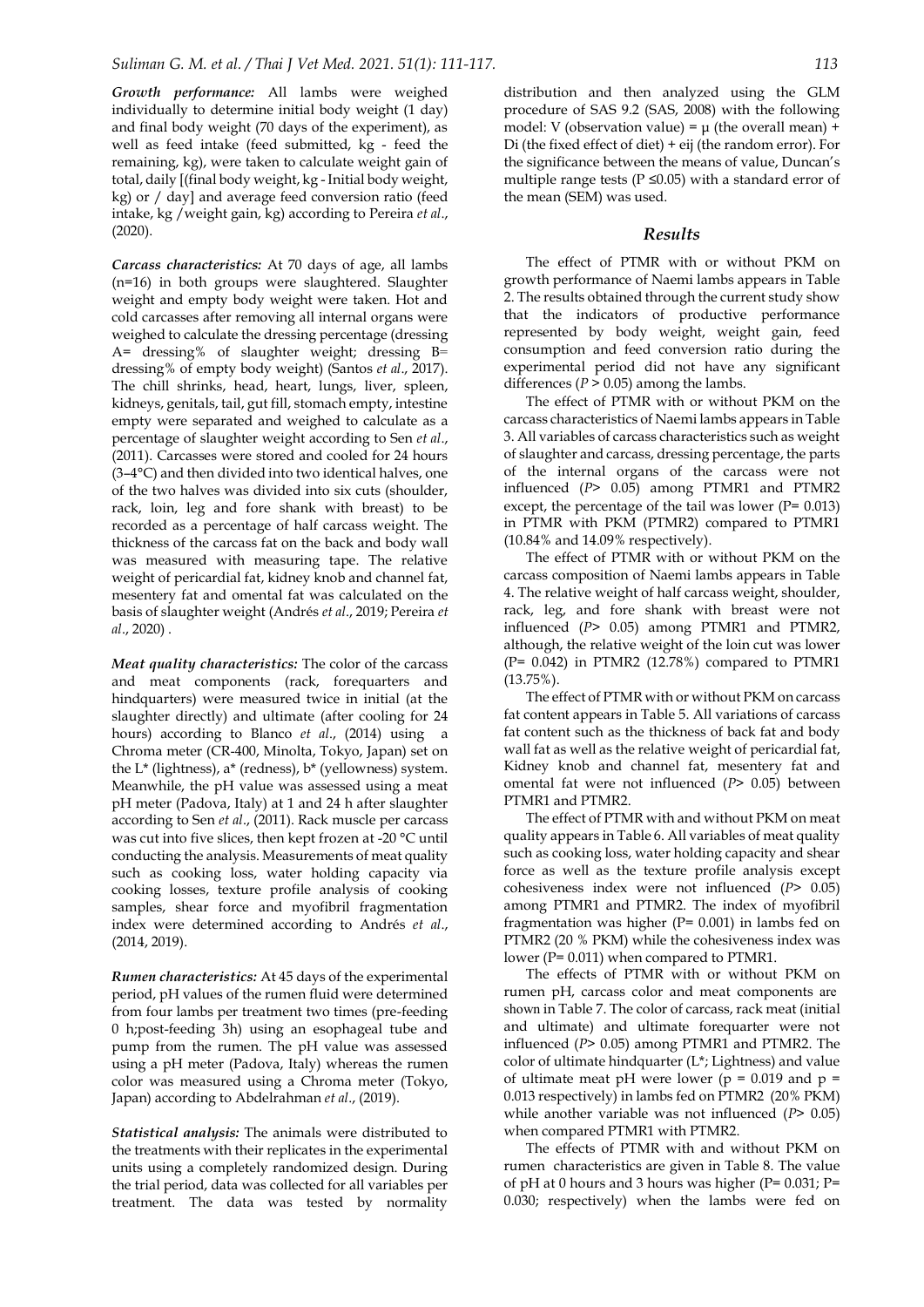PTMR2 compared to PTMR1 (7.22 and 6.50 vs 6.41and 5.44; respectively). Rumen tissue color (a\*, Redness) after removing the rumen during the slaughter directly was higher ( $\overline{P}$ = 0.022) in lambs fed on PTMR2 (20%)

PKM) when compared to PTMR1 (3.77 and 4.89; respectively). Whereas, lightness (L\*) and yellowness (b<sup>\*</sup>) were not significantly affected ( $\dot{P} > 0.05$ ) between the groups.

**Table 2** The effect of PTMR without or with palm kernel meal on general performance of lambs

| Variable                | $\rm Diets^1$ |                   |                  |          |
|-------------------------|---------------|-------------------|------------------|----------|
|                         | PTMR1         | PTMR <sub>2</sub> | SEM <sup>2</sup> | P. value |
| Initial body weight, kg | 29.56         | 29.28             | 1.537            | 0.902    |
| Final body weight, kg   | 50.08         | 47.56             | 2.047            | 0.427    |
| Average feed intake, Kg | 1.64          | 1.35              | 0.092            | 0.086    |
| Total weight gain, kg   | 20.51         | 18.28             | 1.061            | 0.189    |
| Average daily gain, Kg  | 0.293         | 0.260             | 0.015            | 0.180    |
| Average FCR, Kg : Kg    | 5.64          | 5.21              | 0.292            | 0.354    |

<sup>1</sup>Diets: PTMR1: RD without PKM; PTMR2: RD with 20% PKM. <sup>2</sup>SEM: standard error of the mean.

| Table 3 | The effect of PTMR with or without palm kernel meal on carcass traits of lambs |
|---------|--------------------------------------------------------------------------------|
|---------|--------------------------------------------------------------------------------|

| Variable                 | Diets <sup>1</sup> |                    |                  |          |
|--------------------------|--------------------|--------------------|------------------|----------|
|                          | PTMR1              | PTMR2              | SEM <sup>2</sup> | P. value |
| Slaughter weight (kg)    | 49.78              | 47.10              | 1.8              | 0.31     |
| Empty weight (kg)        | 45.82              | 43.35              | 1.7              | 0.34     |
| Hot carcass (kg)         | 25.18              | 24.20              | 1.1              | 0.54     |
| Cold carcass (kg)        | 24.67              | 23.76              | 1.1              | 0.56     |
| Dressing A% <sup>3</sup> | 50.56              | 51.28              | 0.6              | 0.45     |
| Dressing B % 3           | 54.91              | 55.76              | 0.5              | 0.27     |
| Chill Shrink%            | 2.01               | 1.83               | 0.2              | 0.44     |
| Head%                    | 6.29               | 6.86               | 0.2              | 0.11     |
| Heart%                   | 0.67               | 0.69               | 0.02             | 0.45     |
| Lungs %                  | 1.87               | 2.06               | 0.1              | 0.26     |
| Liver%                   | 2.88               | 2.96               | 0.1              | 0.66     |
| Spleen%                  | 0.27               | 0.28               | 0.01             | 0.87     |
| Kidneys%                 | 0.55               | 0.50               | 0.03             | 0.24     |
| Genitals%                | 1.46               | 1.34               | 0.1              | 0.44     |
| Tail%                    | 14.09a             | 10.84 <sup>b</sup> | 0.8              | 0.01     |
| Gut fill%                | 15.71              | 15.78              | 1.3              | 0.97     |
| Stomach empty%           | 4.90               | 4.79               | 0.3              | 0.82     |
| Intestine empty%         | 4.63               | 3.83               | 0.5              | 0.32     |

<sup>1</sup>Diets: PTMR1: RD without PKM; PTMR2: RD with 20% PKM. 2SEM: standard error of the mean. <sup>3</sup>Dressing A= Dressing% on slaughter weight; Dressing B= Dressing% on empty body weight.

| Table 4 |  |  | The effect of PTMR with or without palm kernel meal on carcass composition of lambs |
|---------|--|--|-------------------------------------------------------------------------------------|
|---------|--|--|-------------------------------------------------------------------------------------|

| Variable                 | Diets <sup>1</sup> |        |                  |          |
|--------------------------|--------------------|--------|------------------|----------|
|                          | PTMR1              | PTMR2  | SEM <sup>2</sup> | P. value |
| Half carcass weight (kg) | 10.61              | 10.18  | 0.37             | 0.44     |
| Shoulder%                | 25.64              | 24.86  | 0.36             | 0.16     |
| Rack%                    | 9.63               | 9.67   | 0.35             | 0.94     |
| Loin%                    | 13.75a             | 12.78b | 0.29             | 0.04     |
| $Leg\%$                  | 30.26              | 31.07  | 0.47             | 0.26     |
| Fore shank + Breast%     | 20.71              | 21.61  | 0.65             | 0.35     |

a-b Different superscripts are significant ( $P \le 0.05$ ) between the values of the means within the row. <sup>1</sup>Diets: PTMR1: RD without PKM; PTMR2: RD with 20% PKM. <sup>2</sup>SEM: standard error of the mean.

**Table 5** The effect of PTMR with or without palm kernel meal on carcass fat content of lambs

| Variable                      | Diets <sup>1</sup> |       |                  |          |
|-------------------------------|--------------------|-------|------------------|----------|
|                               | PTMR1              | PTMR2 | SEM <sup>2</sup> | P. value |
| Back fat thickness (mm)       | 4.32               | 4.75  | 0.73             | 0.68     |
| Body wall fat thickness (mm)  | 5.05               | 5.91  | 0.63             | 0.35     |
| Pericardial fat%              | 0.41               | 0.36  | 0.04             | 0.32     |
| Kidney knob and channel fat % | 2.34               | 1.80  | 0.33             | 0.27     |
| Mesentery fat%                | 1.92               | 2.08  | 0.21             | 0.60     |
| Omental fat%                  | 2.96               | 3.07  | 0.35             | 0.83     |

<sup>1</sup>Diets: PTMR1: RD without PKM; PTMR2: RD with 20% PKM. <sup>2</sup>SEM: standard error of the mean.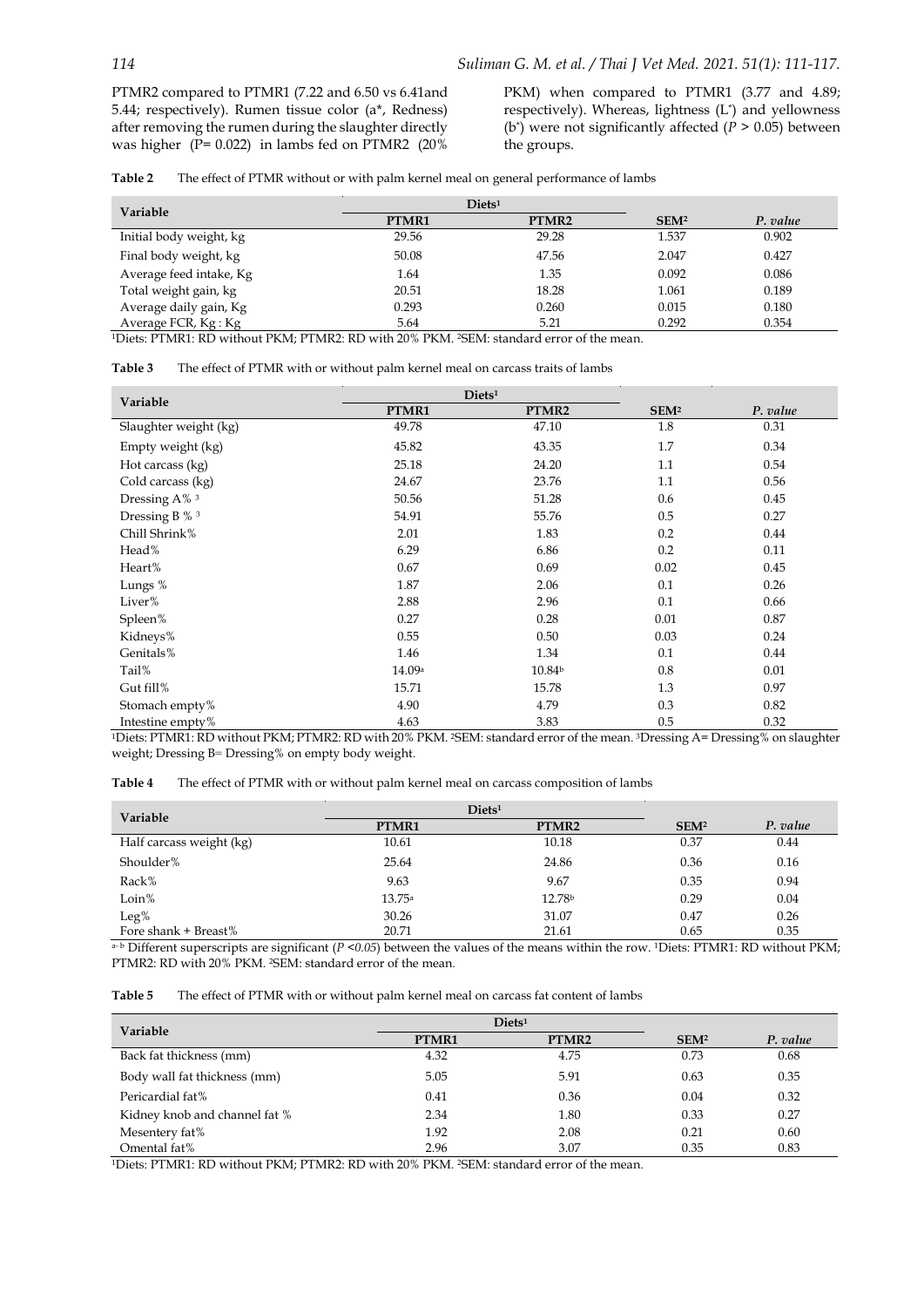| The effect of PTMR with or without palm kernel meal on meat quality traits of lambs<br>Table 6 |  |
|------------------------------------------------------------------------------------------------|--|
|------------------------------------------------------------------------------------------------|--|

| Variable                        | Diets <sup>1</sup> |                   |                  |          |
|---------------------------------|--------------------|-------------------|------------------|----------|
|                                 | PTMR1              | PTMR2             | SEM <sup>2</sup> | P. value |
| CL $%$                          | 41.80              | 45.66             | 1.35             | 0.07     |
| WHC %                           | 34.06              | 33.12             | 1.82             | 0.72     |
| SF(N)                           | 36.76              | 39.96             | 3.19             | 0.49     |
| MFI                             | 63.92 <sup>b</sup> | 110.70a           | 7.68             | 0.01     |
| <b>Texture Profile Analysis</b> |                    |                   |                  |          |
| Hardness (N)                    | 4.48               | 5.39              | 0.47             | 0.20     |
| Springiness                     | 0.78               | 0.75              | 0.02             | 0.37     |
| Cohesiveness                    | 0.46a              | 0.42 <sup>b</sup> | 0.01             | 0.01     |
| Chewiness                       | 1.63               | 1.84              | 0.17             | 0.40     |

 $a$ -b Different superscripts are significant (*P* <0.05) between the values of the means within the row. 1Diets: PTMR1: RD without PKM; PTMR2: RD with 20% PKM. <sup>2SEM:</sup> standard error of the mean. CL= Cooking loss; WHC= Water holding capacity; FS= Shear force; MFI= Myofibril fragmentation index.

**Table 7** The effect of PTMR with or without palm kernel meal on pH and color of carcass and meat components of lambs

| Variable                   | $\mathbf{Diets}^1$ |                    |                  |          |
|----------------------------|--------------------|--------------------|------------------|----------|
|                            | PTMR1              | PTMR2              | SEM <sup>2</sup> | P. value |
| Carcass color              |                    |                    |                  |          |
| Lightness $(L^*)$          | 56.20              | 58.47              | 2.14             | 0.47     |
| Redness (a*)               | 10.31              | 8.95               | 1.14             | 0.41     |
| Yellowness (b*)            | 11.31              | 11.76              | 0.63             | 0.62     |
| Initial rack meat color    |                    |                    |                  |          |
| Lightness $(L^*)$          | 30.67              | 29.96              | 0.70             | 0.49     |
| Redness $(a^*)$            | 16.04              | 16.64              | 0.69             | 0.56     |
| Yellowness (b*)            | 3.70               | 4.39               | 0.51             | 0.36     |
| Ultimate rack meat color   |                    |                    |                  |          |
| Lightness $(L^*)$          | 40.81              | 36.35              | 1.61             | 0.08     |
| Redness (a*)               | 20.12              | 18.93              | 0.85             | 0.34     |
| Yellowness (b*)            | 8.94               | 8.19               | 0.65             | 0.44     |
| Ultimate Forequarter Color |                    |                    |                  |          |
| Lightness $(L^*)$          | 43.01              | 41.75              | 1.92             | 0.65     |
| Redness $(a^*)$            | 18.23              | 17.53              | 1.16             | 0.68     |
| Yellowness (b*)            | 7.25               | 6.24               | 0.70             | 0.33     |
| Ultimate Hindquarter Color |                    |                    |                  |          |
| Lightness $(L^*)$          | 42.32a             | 37.38 <sup>b</sup> | 1.25             | 0.02     |
| Redness $(a^*)$            | 15.59              | 16.13              | 0.69             | 0.59     |
| Yellowness (b*)            | 5.46               | 5.98               | 0.54             | 0.51     |
| Initial meat pH value      | 6.28               | 6.10               | 0.06             | 0.07     |
| Ultimate meat pH value     | 5.98a              | 5.83 <sup>b</sup>  | 0.03             | 0.01     |

 $a-b$  Different superscripts are significant ( $P < 0.05$ ) between the values of the means within the row. <sup>1</sup>Diets: PTMR1: RD without PKM; PTMR2: RD with 20% PKM. 2SEM: standard error of the mean.

| The effect of PTMR with or without palm kernel meal on rumen traits of lambs<br><b>Table 8</b> |  |
|------------------------------------------------------------------------------------------------|--|
|------------------------------------------------------------------------------------------------|--|

| Variable          | Diets <sup>1</sup> |                   |                  |          |
|-------------------|--------------------|-------------------|------------------|----------|
|                   | PTMR1              | PTMR2             | SEM <sup>2</sup> | P. value |
| pH value          |                    |                   |                  |          |
| 0(h)              | 6.41 <sup>b</sup>  | 7.22 <sup>a</sup> | 0.18             | 0.03     |
| 3(h)              | 5.44 <sup>b</sup>  | 6.50a             | 0.23             | 0.03     |
| Color             |                    |                   |                  |          |
| Lightness $(L^*)$ | 33.27              | 31.18             | 1.82             | 0.44     |
| Redness $(a^*)$   | 3.77 <sup>b</sup>  | 4.89a             | 0.29             | 0.02     |
| Yellowness (b*)   | 9.65               | 10.80             | 0.43             | 0.09     |

 $a-b$  Different superscripts are significant ( $P \le 0.05$ ) between the values of the means within the row.

<sup>1</sup>Diets: PTMR1: RD without PKM; PTMR2: RD with 20% PKM. 2SEM: standard error of the mean.

#### *Discussion*

In the current study, the inclusion of 20% PKM in the PTMR had no effect on feed consumption and growth performance. These results are in agreement with Tipu *et al*., (2014) and Ferreira *et al*., (2012), who reported that the lambs fed diets with PKM had no effect on performance parameters. Santos *et al*., (2016) found that the inclusion of high levels of PKM (>16%) led to a decrease in final weight gain due to the decrease of total dry matter intake and nutrient digestibility of cows. Alhidary *et al*., (2016) reported that 20% PKM mixed within a traditional feed resulted in a lower growth performance of lambs. The difference in results could be due to the species of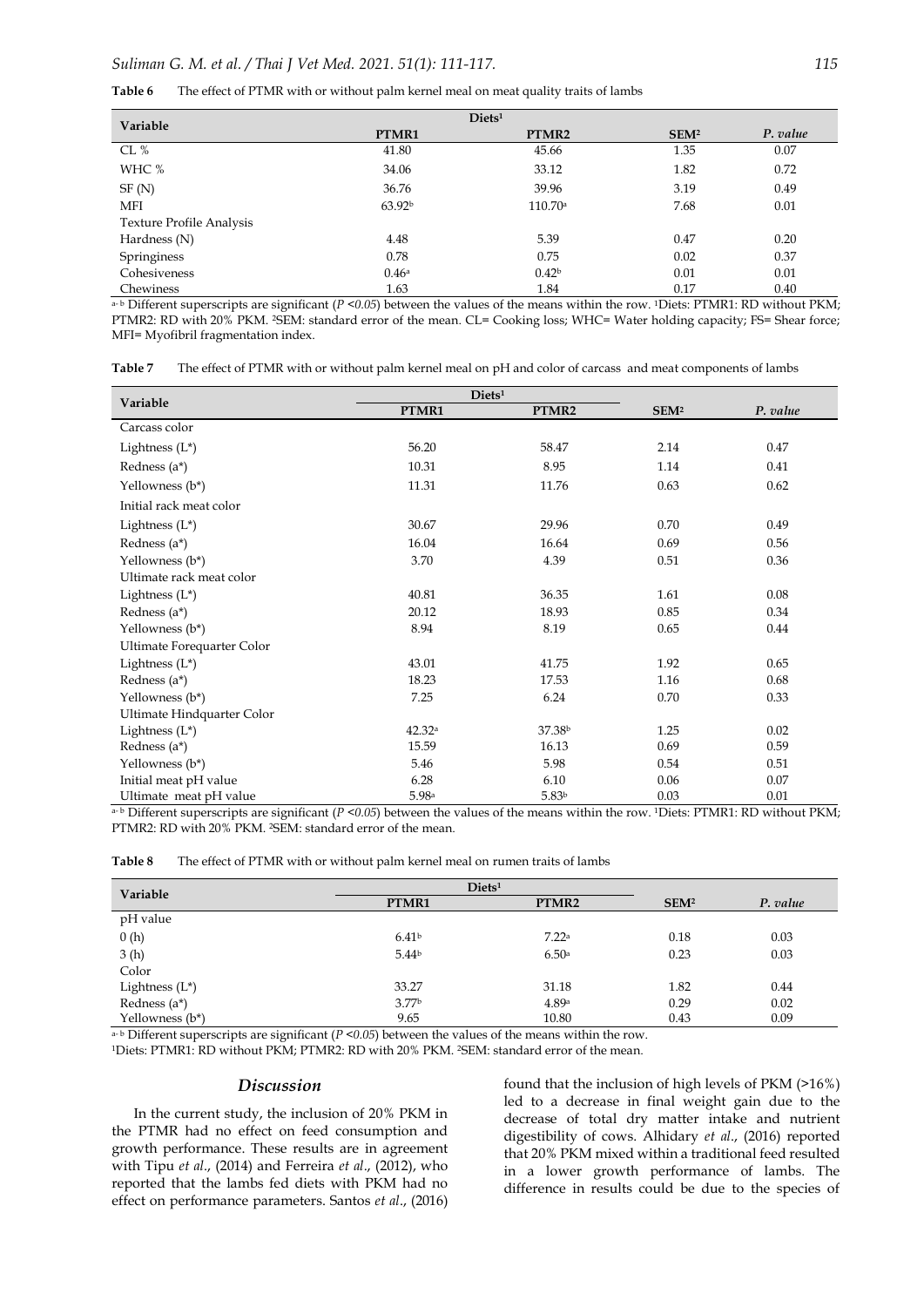animal, composition and level of feed ingredients and other experimental conditions.

Carcass characteristics and meat quality in ruminants are influenced by the diet composition (Lee *et al*., 2008; Jacques *et al*., 2011). Most of the carcass characteristics and fat content were not influenced in ,the treatment groupsprobably because the body weight did not differ between the groups .The relative weight of the loin cut decreased significantly in PTMR2 compared to PTMR1. This may probably due to higher dressing weight of the lab.

The meat cooking loss, water holding capacity and shear force as well as the texture profile analysis were not affected by the inclusion of 20% PKM in feeding systems. This is consistent with Ribeiro *et al*., (2018), who mentioned that the use of PKM in TMR ingredients does not have any effect on meat quality traits in goats. Similar to our findings, another study reported that shear force, hardness and springiness were significantly higher with no effect on other meat quality traits when lambs fed on 20% PKM in TMR fed the diet to Naemi lambs (Alhidary *et al*., 2016).

The results obtained in the current study show that the inclusion of the PKM at a rate of 20 % in the ingredients of the TMR diet has no effect on the number of green carotenoids stored in the meat. The color of carcass and meat components (rack, Forequarters and Hindquarters) are considered as the important factors of interest to many consumers of lamb meat (Martínez-Cerezo *et al*., 2005). The meat pH value and meat color were not affected by PKM plus TMR diet in goats (Ribeiro *et al*., 2018). Alhidary *et al*., (2016) found that lambs fed on alfalfa had better meat color with no change in the meat pH compared with 20% PKM fed lambs. Carrasco *et al*., (2009) also reported that the meat color variations might be due to the stored carotenoids.

The ultimate lower meat pH in lambs fed on PTMR2 could possibly be due to PKM since all the lambs were subjected to the same procedures prior to and post-slaughter. These parameters are among the most important characteristics of meat considered as primary attributes at the time of purchase (Muela *et al*., 2016). Abdelrahman *et al*., (2017a) reported that rumen characteristics and general performance resulted in a significant change in lambs fed TMR with PKM compared to the traditional diet. On the other hand, reduced value pH in lambs fed TMR plus 20% PKM compared to the control was reported (Abdelrahman *et al*., 2019).

In conclusion, based on the results obtained from this study, we conclude that PKM can be included at a rate of 20% within the TMR ingredients due to its lack of negative impact on general performance parameters and the characteristics of the carcass, meat and rumen in growing lambs and thus may be a safe strategy to maintain performance and carcass characteristics of lambs.

*Conflicts of Interest:* The authors have no conflicts of interest to declare.

## *Acknowledgements*

The authors extend their appreciation to the Deanship of Scientific Research at King Saud University for funding this work through research project number RG-1436-021.

## *References*

- Abdelrahman MM, Alhidary I, Albaadani HH, Alobre M, Khan RU and Aljumaah RS 2019. Effect of palm kernel meal and malic acid on rumen characteristics of growing Naemi lambs fed total mixed ration. Animals 9(7): 408-416.
- Abdelrahman M.M., I. Alhidary, A.H. Alyemni, R.U. Khan, A.R.S. Bello, M.Y. Al- Saiady and R.A. Amran. 2017a. Effect of alfalfa hay on rumen fermentation patterns and serum biochemical profile of growing Naemi lambs with ad libitum access to total mixed rations. Pakistan Journal of Zoology 49: 1519-1522.
- Abdelrahman MM, Aljumaah RS and Khan RU 2017b. Effects of prepartum sustained-release trace elements ruminal bolus on performance, colustrum composition and blood metabolites in Najdi ewes. Environ Sci Poll Res. 24(10): 9675-9680.
- Alhidary IA, Abdelrahman MM, Alyemni AH, Khan RU, Al-Saiady MY, Amran RA and Alshamiry FA 2016a. Effect of alfalfa hay on growth performance, carcass characteristics, and meat quality of growing lambs with ad libitum access to total mixed rations. Rev Bras Zootec. 45(6): 302-308.
- Alhidary, I., M.M. Abdelrahman, A.H. Alyemni, R.U. Khan, A.H. Al-Mubarak and H.H. Albaadani, 2016b. Characteristics of rumen in Naemi lamb: Morphological characteristics in response to altered feeding regimen. Acta Histochemica, 118(4): 331- 337.
- Alhidary, IA, M.M. Abdelrahman and R.U. Khan. 2016c. Comparative effects of direct-fed microbial alone or with a traces mineral supplement on the productive performance, blood metabolites and antioxidant status of grazing Awassi lambs. Environmental Science and Pollution Research 23: 25218-25223.
- Andrés S, Huerga L, Mateo J, Tejido ML, Bodas R, Morán L, Prieto N, Rotolo LU and Giráldez FJ. 2014. The effect of quercetin dietary supplementation on meat oxidation processes and texture of fattening lambs. Meat Sci. 96(2):806-11.
- Andrés S, Jaramillo E, Mateo J, Caro I, Carballo DE, López S and Giráldez FJ 2019. Grain grinding size of cereals in complete pelleted diets for growing lambs: Effects on animal performance, carcass and meat quality traits. Meat science, 157, 107874.
- Blanco C, Bodas R, Prieto N, Andrés S, López S and Giráldez FJ 2014. Concentrate plus ground barley straw pellets can replace conventional feeding systems for light fattening lambs. Small Rumin Res. 116:137–143.
- Carrasco S, Panea B, Ripoll G, Sanz A and Joy M 2009. Influence of feeding systems on cortisol levels, fat colour and instrumental meat quality in light lambs. Meat Sci 83(1): 50-56.
- Fereira AC, Lopes O R, Regina B A, Pinto de C GG, Nunes Vaz S R and Andrade O P 2012. Intake,